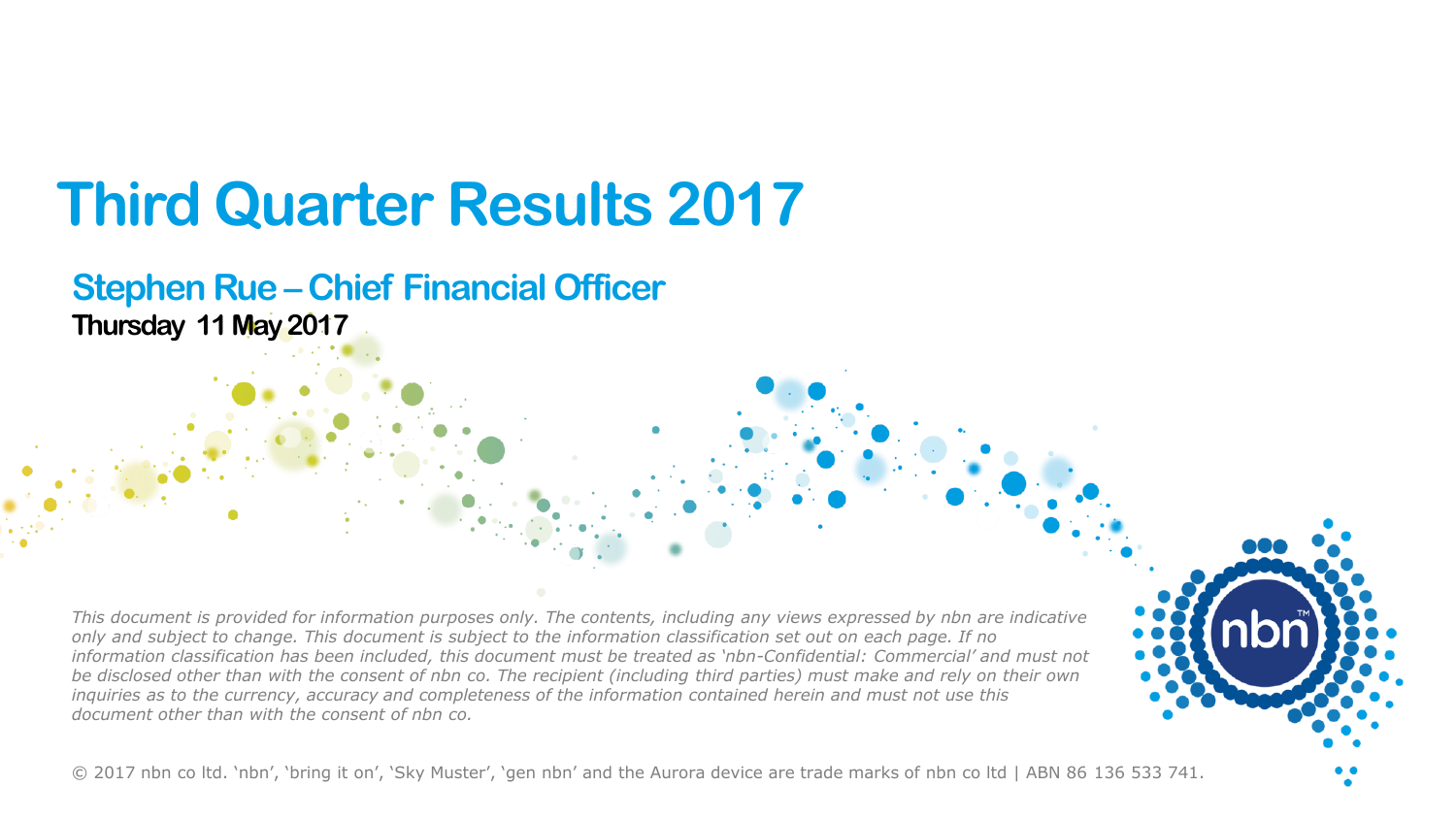

## **Headline results – Q3 FY2017**

| <b>Total Revenue</b>                        | <b>Premises Activated</b> | <b>ARPU</b>         |
|---------------------------------------------|---------------------------|---------------------|
| \$665m                                      | 2,010,210                 | \$43                |
| Q3 FY2016: \$275m                           | Q3 FY2016: 902,948        | Q3 FY2016: \$43     |
| $+142%$                                     | $+123%$                   | $+0\%$              |
| <b>Premises</b><br><b>Ready for Service</b> | <b>Life-to-date Capex</b> | <b>Equity</b>       |
| 4,621,404                                   | \$17.9bn                  | \$25.5bn            |
| Q3 FY2016: 2,009,259                        | Q3 FY2016: \$12.3bn       | Q3 FY2016: \$18.1bn |
| $+130%$                                     | $+46%$                    | $+41%$              |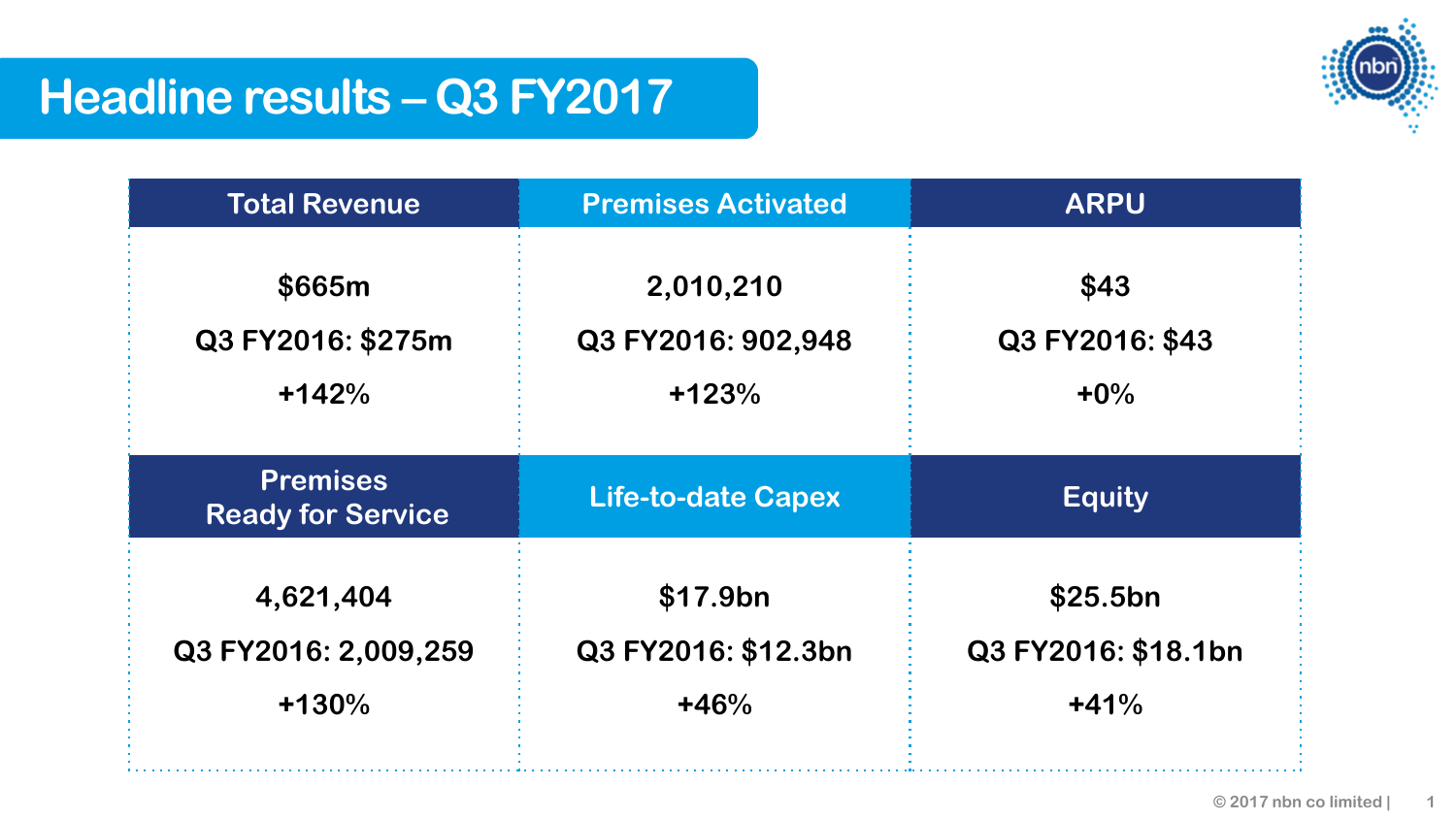## **Total revenue by quarter**



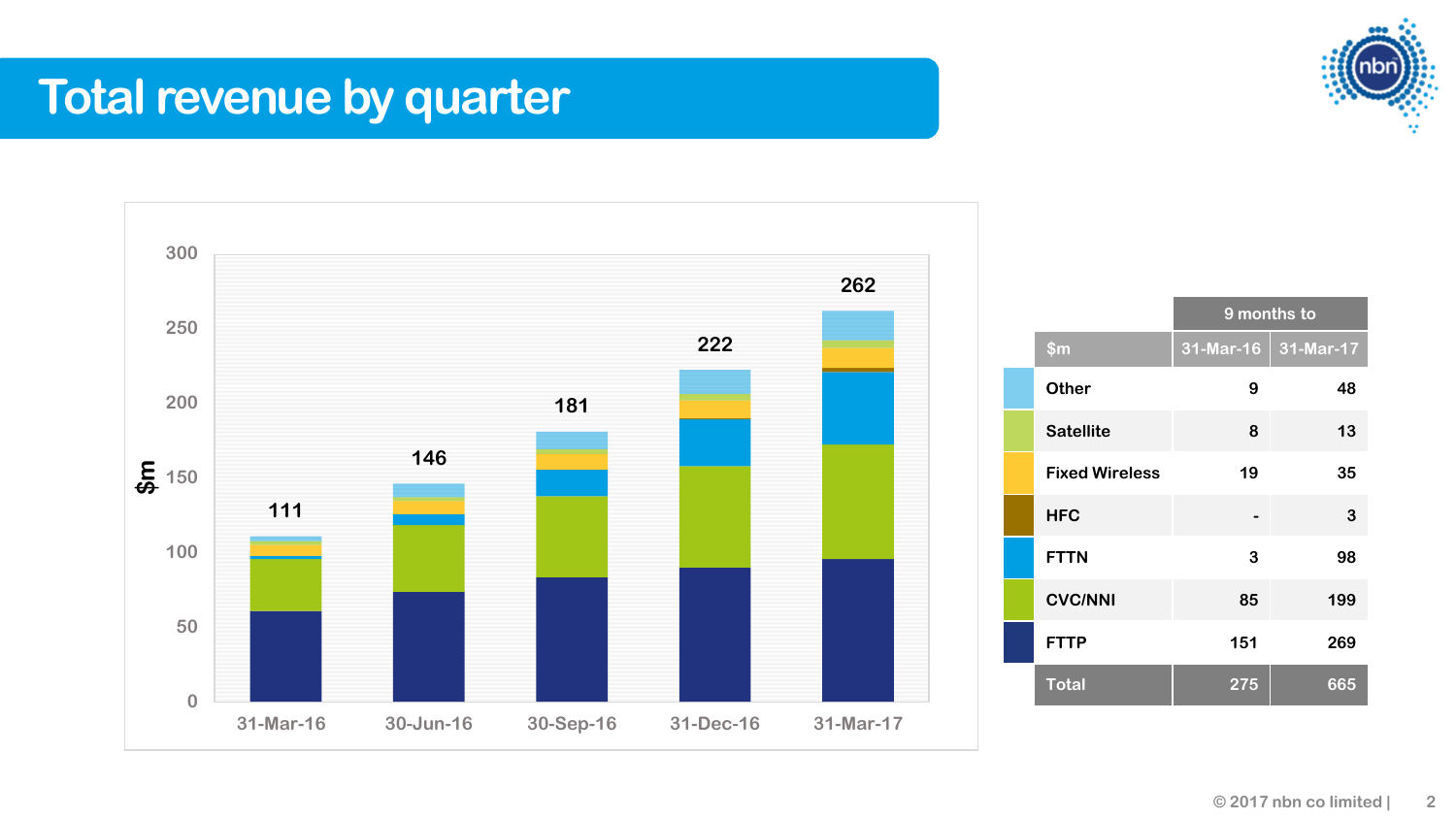

### **Cumulative active end users by quarter**



|                                          | As at     |           |           |
|------------------------------------------|-----------|-----------|-----------|
| <b>Cumulative</b><br>active end<br>users | 31-Mar-16 | 30-Jun-16 | 31-Mar-17 |
| <b>Satellite</b>                         | 34,869    | 38,764    | 68,735    |
| Fixed<br><b>Wireless</b>                 | 99,455    | 117,514   | 170,482   |
| <b>HFC</b>                               |           | 10        | 63,195    |
| <b>FTTN</b>                              | 43,553    | 119,694   | 676,233   |
| <b>FTTP</b>                              | 725,071   | 822,652   | 1,031,565 |
| <b>Total</b>                             | 902,948   | 1,098,634 | 2,010,210 |
| ARPU                                     | \$43      | \$43      | \$43      |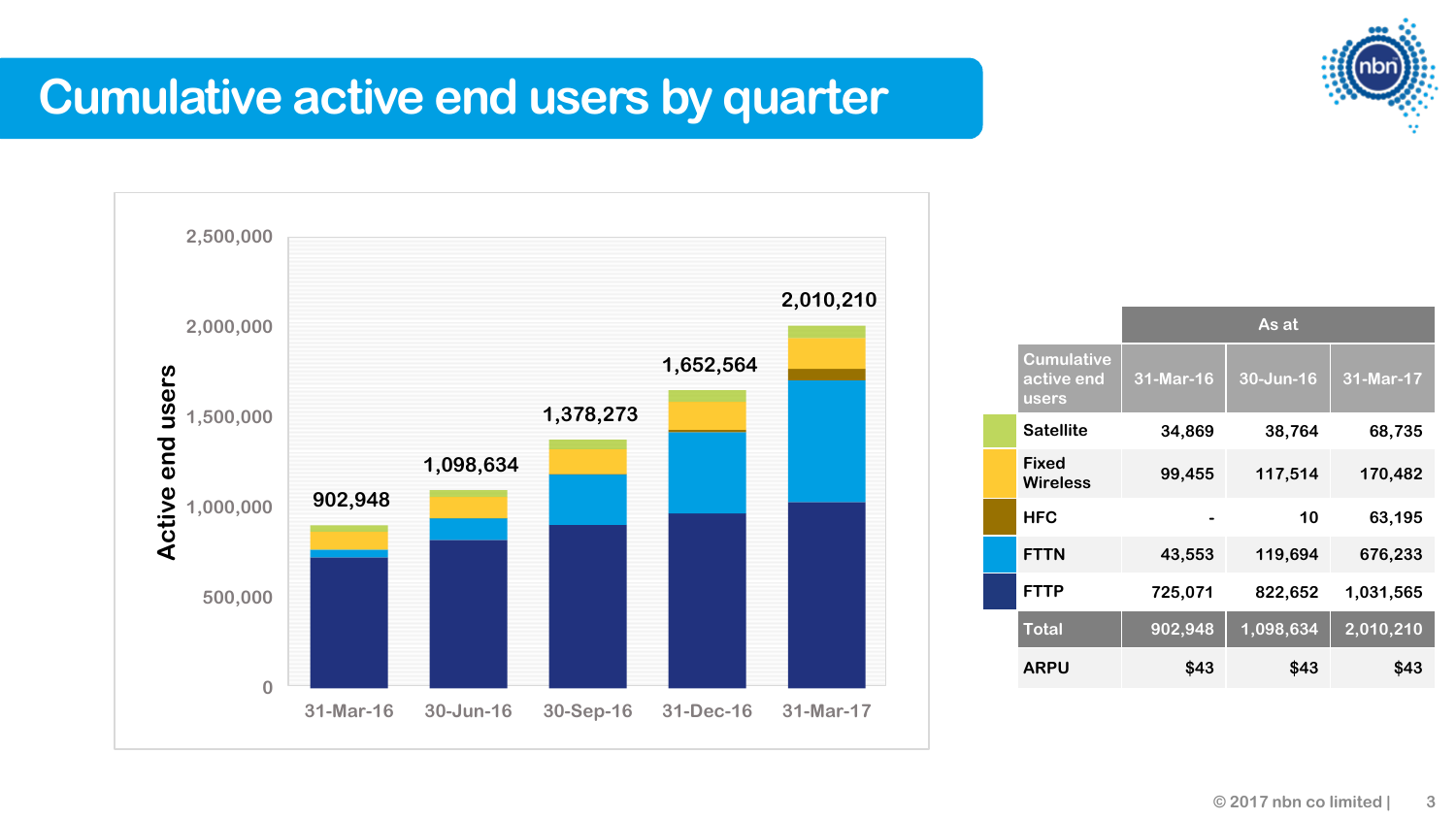

### **Wholesale speed tier mix**

#### **Fixed Line speed tier mix**



#### **Fixed Wireless speed tier mix**



|              | As at                            |           |           |  |  |
|--------------|----------------------------------|-----------|-----------|--|--|
|              | 31-Mar-16                        | 30-Jun-16 | 31-Mar-17 |  |  |
|              | Fixed Line speed tier mix (Mbps) |           |           |  |  |
| 12/1         | 33%                              | 32%       | 29%       |  |  |
| 25/5         | 47%                              | 49%       | 52%       |  |  |
| 25/10        | 1%                               | 1%        | 1%        |  |  |
| 50/20        | 4%                               | 4%        | 4%        |  |  |
| 100/40       | 15%                              | 14%       | 14%       |  |  |
| <b>Total</b> | 100%                             | 100%      | 100%      |  |  |

| <b>Fixed Wireless speed tier mix (Mbps)</b> |      |      |      |
|---------------------------------------------|------|------|------|
| 12/1                                        | 16%  | 16%  | 17%  |
| 25/5                                        | 83%  | 81%  | 78%  |
| 50/20                                       | 1%   | 3%   | 5%   |
| <b>Total</b>                                | 100% | 100% | 100% |

| Sky Muster <sup>™</sup> Satellite Service speed tier mix (Mbps) |  |      |      |  |  |
|-----------------------------------------------------------------|--|------|------|--|--|
| 12/1                                                            |  | 26%  | 34%  |  |  |
| 25/5                                                            |  | 74%  | 66%  |  |  |
| <b>Total</b>                                                    |  | 100% | 100% |  |  |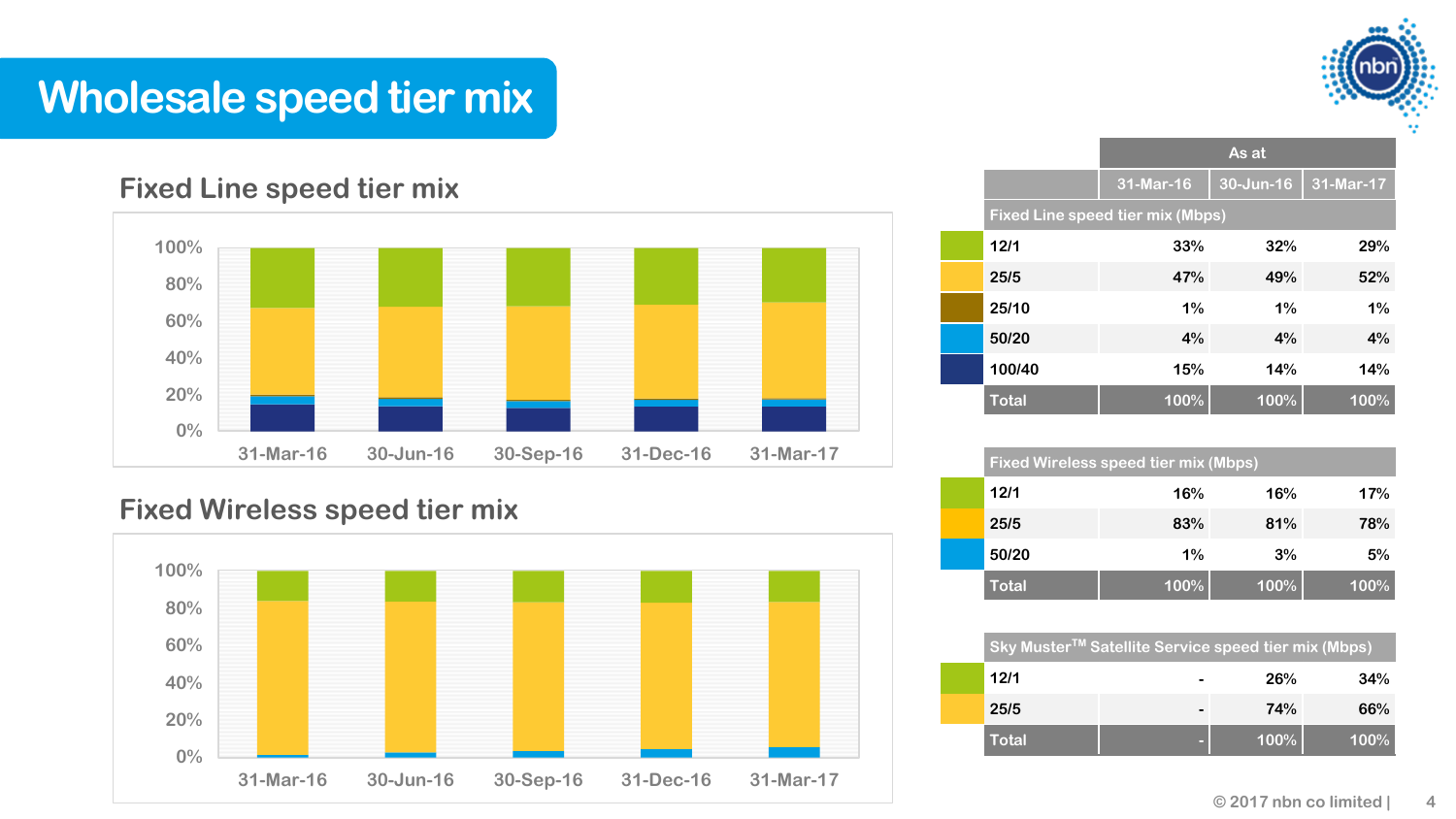### **Cumulative premises ready for service by quarter**



|                                                       | As at     |           |           |  |
|-------------------------------------------------------|-----------|-----------|-----------|--|
| <b>Cumulative</b><br>premises<br>ready for<br>service | 31-Mar-16 | 30-Jun-16 | 31-Mar-17 |  |
| <b>Satellite</b>                                      | 48,000    | 409,959   | 413,601   |  |
| <b>Fixed</b><br><b>Wireless</b>                       | 369,970   | 420,524   | 490,670   |  |
| <b>HFC</b>                                            |           | 18,462    | 351,030   |  |
| <b>FTTN</b>                                           | 303,708   | 662,729   | 1,882,045 |  |
| <b>FTTP</b>                                           | 1,287,581 | 1,381,800 | 1,484,058 |  |
| <b>Total</b>                                          | 2,009,259 | 2,893,474 | 4,621,404 |  |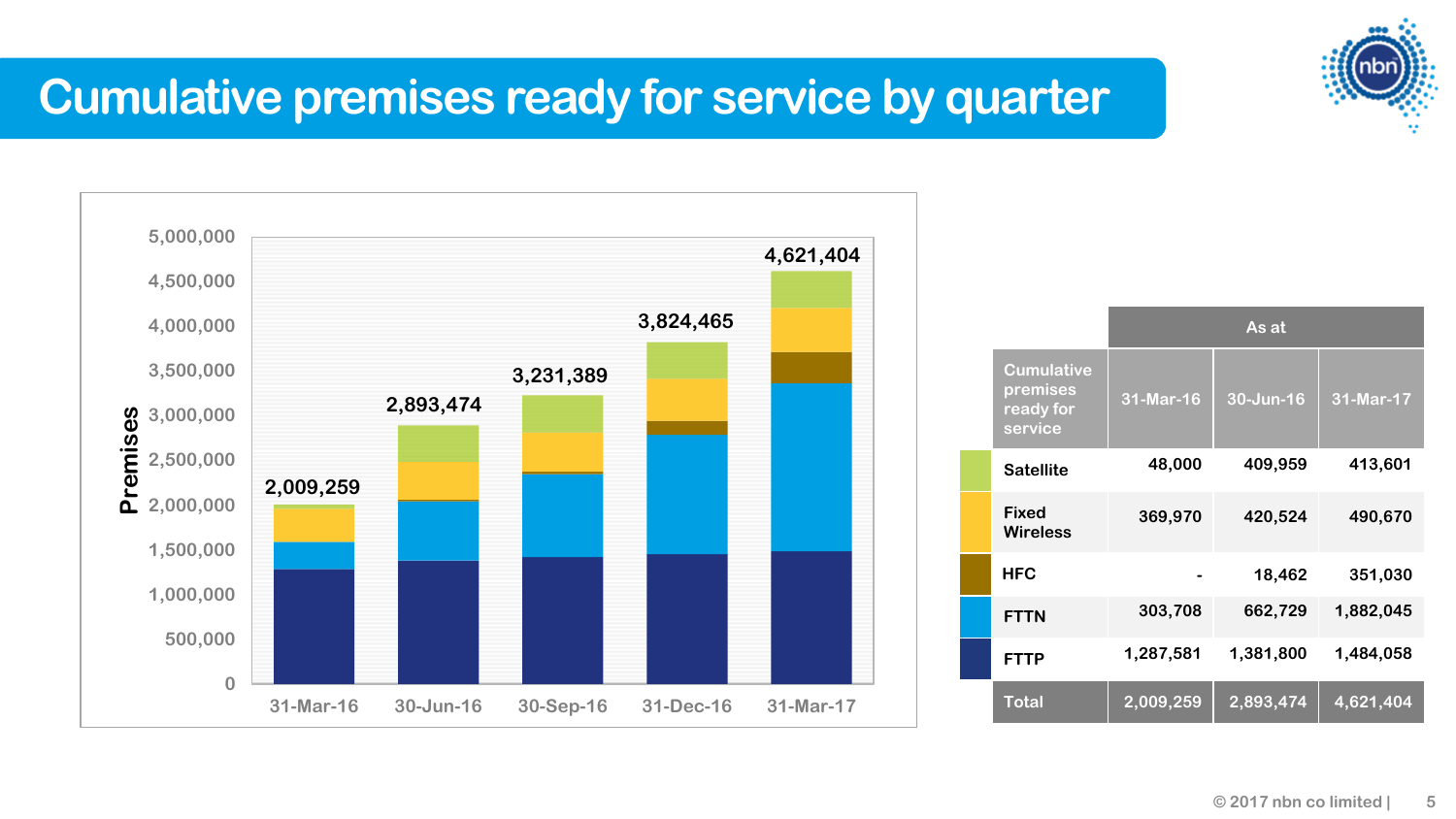### **Capital expenditure**



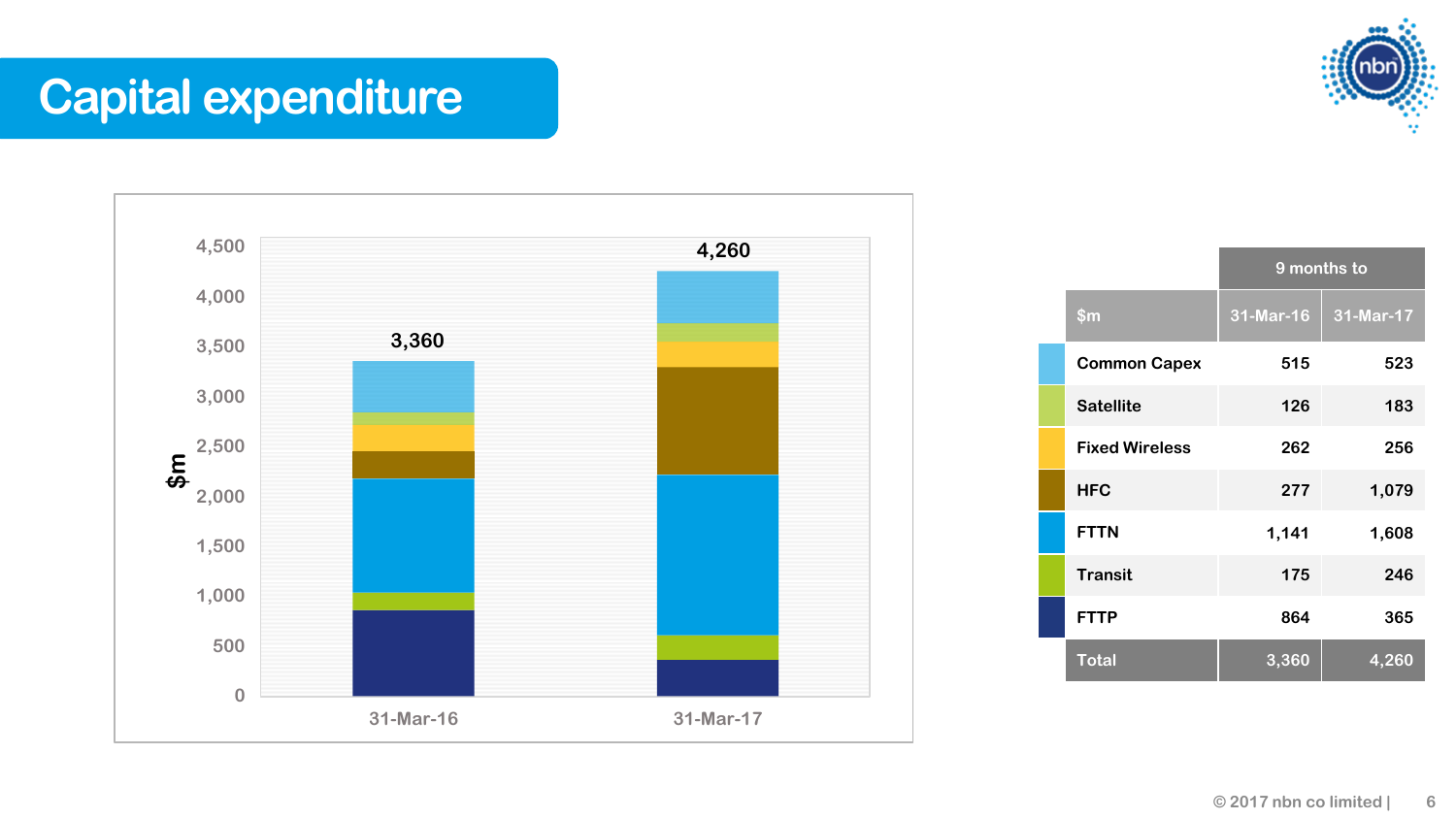### **Life-to-date PP&E and Intangible Assets\***





|                       | As at     |           |  |
|-----------------------|-----------|-----------|--|
| \$m\$                 | 30-Jun-16 | 31-Mar-17 |  |
| <b>Common Capex</b>   | 2,386     | 2,930     |  |
| <b>Satellite</b>      | 1,376     | 1,612     |  |
| <b>Fixed Wireless</b> | 1,256     | 1,526     |  |
| <b>HFC</b>            | 607       | 1,879     |  |
| <b>FTTN</b>           | 2,516     | 4,678     |  |
| <b>Transit</b>        | 4,906     | 5,163     |  |
| <b>FTTP</b>           | 5,751     | 6,134     |  |
| <b>Total</b>          | 18,798    | 23,922    |  |

*\*Property, plant and equipment includes additions of leased assets, gifted assets and items of property, plant and equipment classified as inventories. Conserversion and area in the collimited limited |*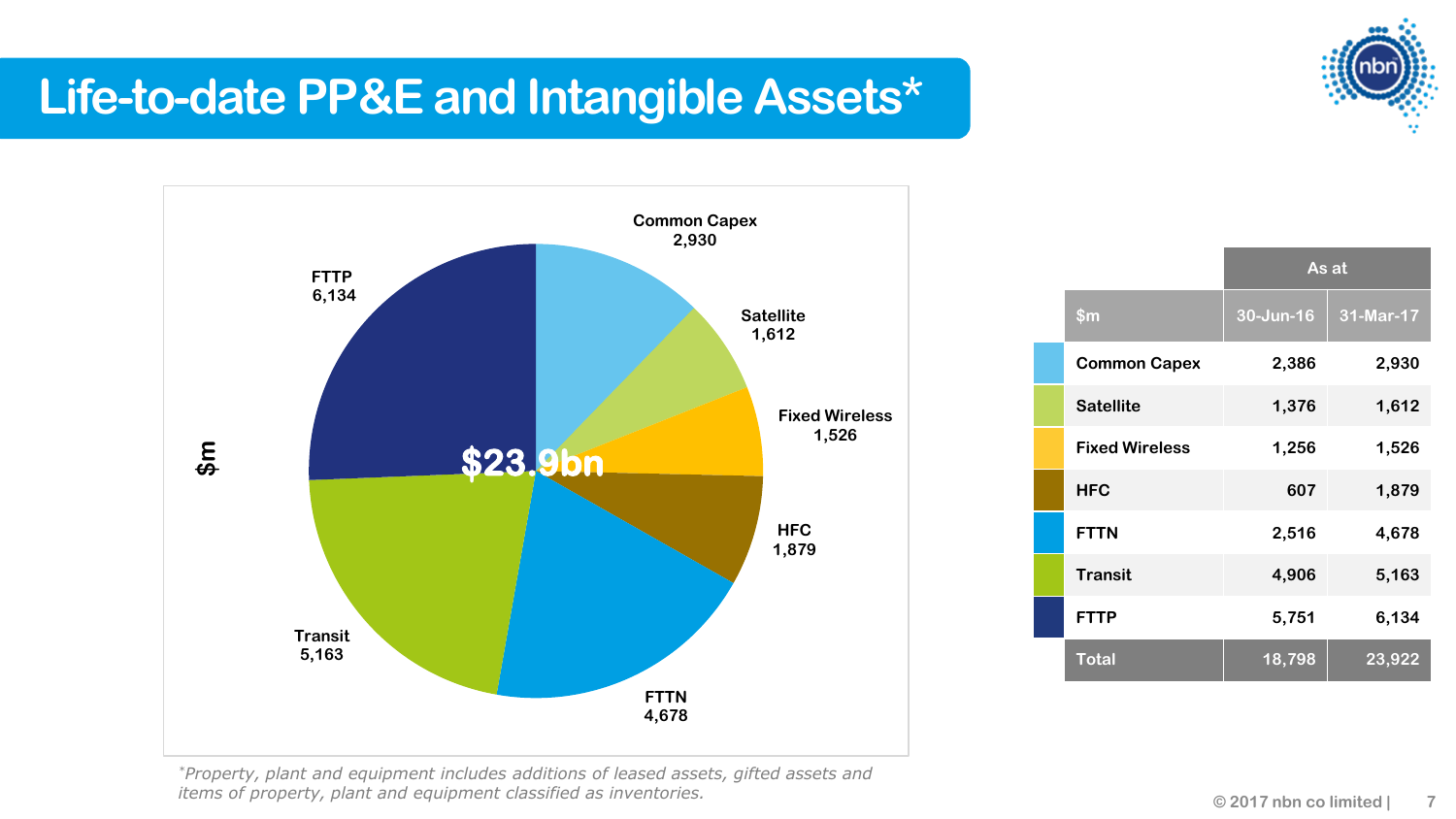**Cost per premises**





|                         | Life-to-date |           |  |
|-------------------------|--------------|-----------|--|
| \$                      | 30-Jun-16    | 31-Mar-17 |  |
| <b>FTTP Brownfields</b> | 4,411        | 4,404     |  |
| <b>FTTP Greenfields</b> | 2,608        | 2,422     |  |
| <b>FTTN</b>             | 2,257        | 2,170     |  |
| <b>HFC</b>              |              | 2,241     |  |
| <b>Fixed Wireless</b>   | 3,559        | 3,531     |  |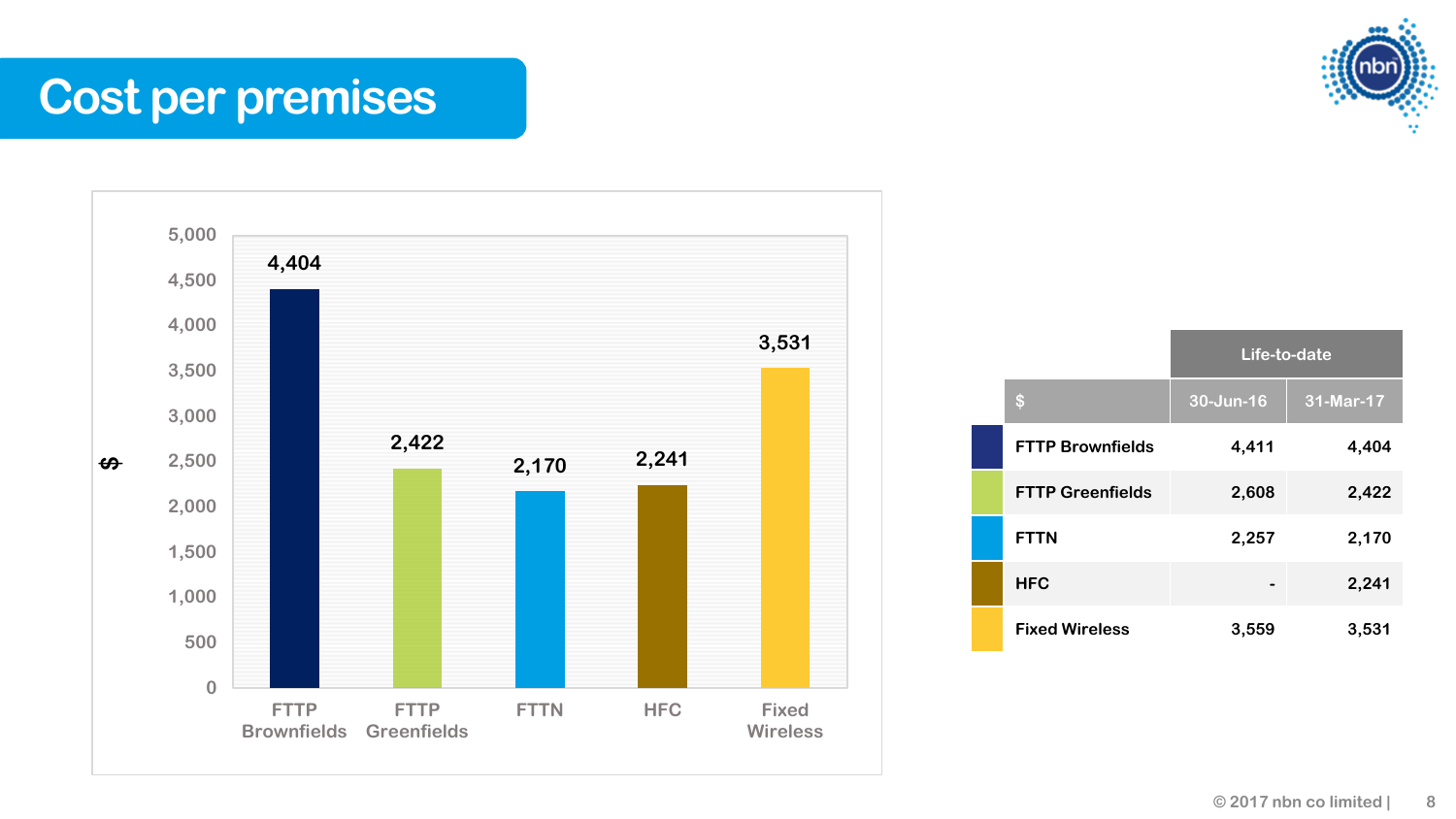## **Operating expenses\***





\**Comparative figures have been adjusted to conform to the presentation of the current financial period where applicable.*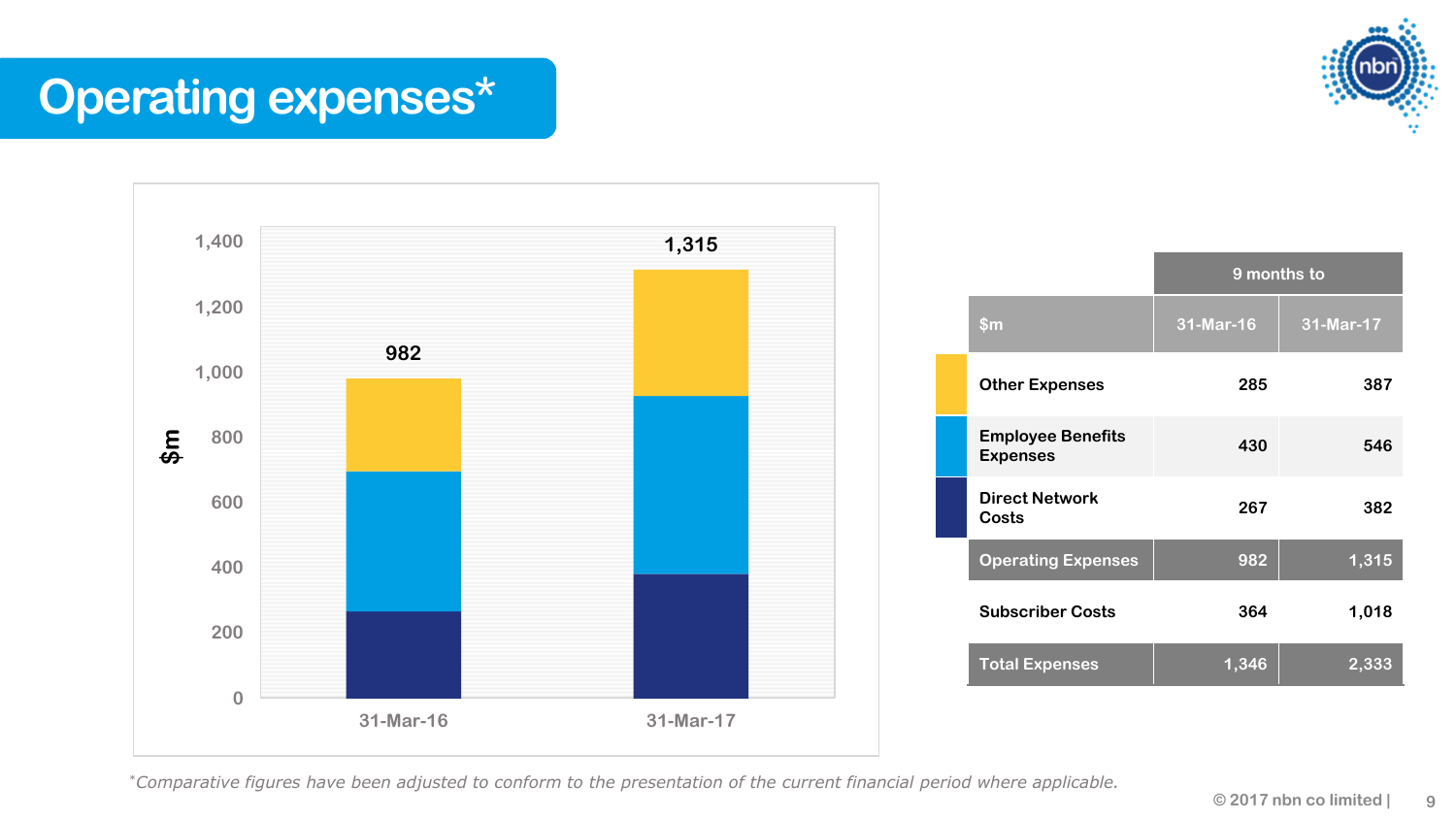**Financial summary**



|                               |            | For the 3 months to |            |            | For the 9 months to |            |  |
|-------------------------------|------------|---------------------|------------|------------|---------------------|------------|--|
| l\$m                          | 31-Mar-16* | 31-Mar-17           | Change (%) | 31-Mar-16* | 31-Mar-17           | Change (%) |  |
| <b>Total Revenue</b>          | 111        | 262                 | 136%       | 275        | 665                 | 142%       |  |
| <b>Total Expenses</b>         | (494)      | (926)               | 87%        | (1, 346)   | (2, 333)            | 73%        |  |
| <b>EBITDA</b>                 | (383)      | (664)               | 73%        | (1,071)    | (1,668)             | 56%        |  |
| <b>Less: Subscriber Costs</b> | 156        | 469                 | 201%       | 364        | 1,018               | 180%       |  |
| <b>Adjusted EBITDA</b>        | (227)      | (195)               | (14%)      | (707)      | (650)               | (8%)       |  |
| <b>EBIT</b>                   | (603)      | (1,046)             | 73%        | (1,688)    | (2,701)             | 60%        |  |

|                           | As at              |           |            |  |
|---------------------------|--------------------|-----------|------------|--|
| <b>Sm</b>                 | $31 - $ Mar-16 $*$ | 31-Mar-17 | Change (%) |  |
| <b>Total Assets</b>       | 16.788             | 22,324    | 33%        |  |
| <b>Contributed Equity</b> | 18,085             | 25,465    | 41%        |  |

\**Comparative figures have been adjusted to conform to the presentation of the current financial period where applicable.*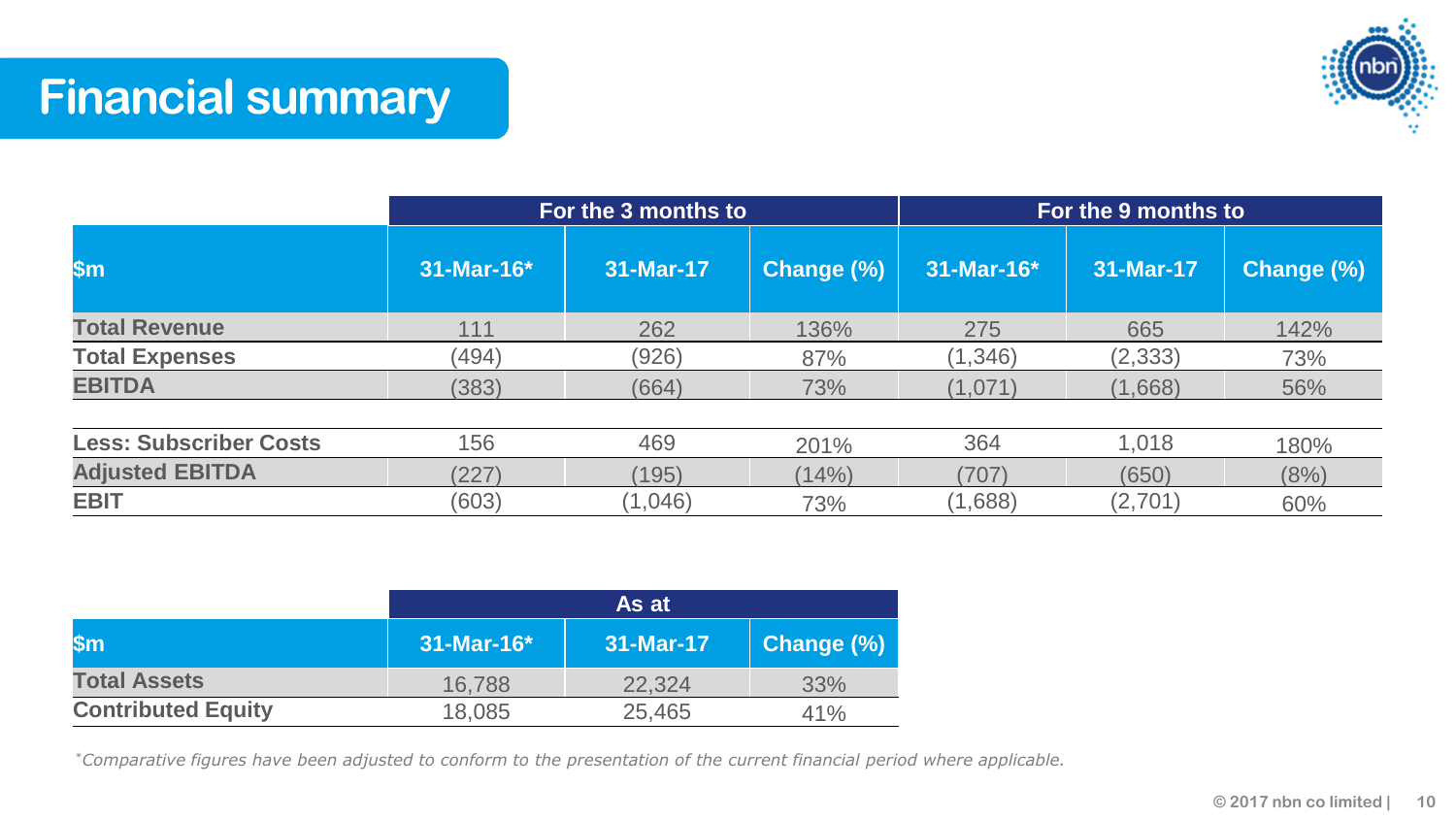### **Progress as planned towards full year targets**

#### **Premises ready for service**



#### **Premises activated**



#### **Capital expenditure (\$m)**



#### **Total revenue (\$m)**